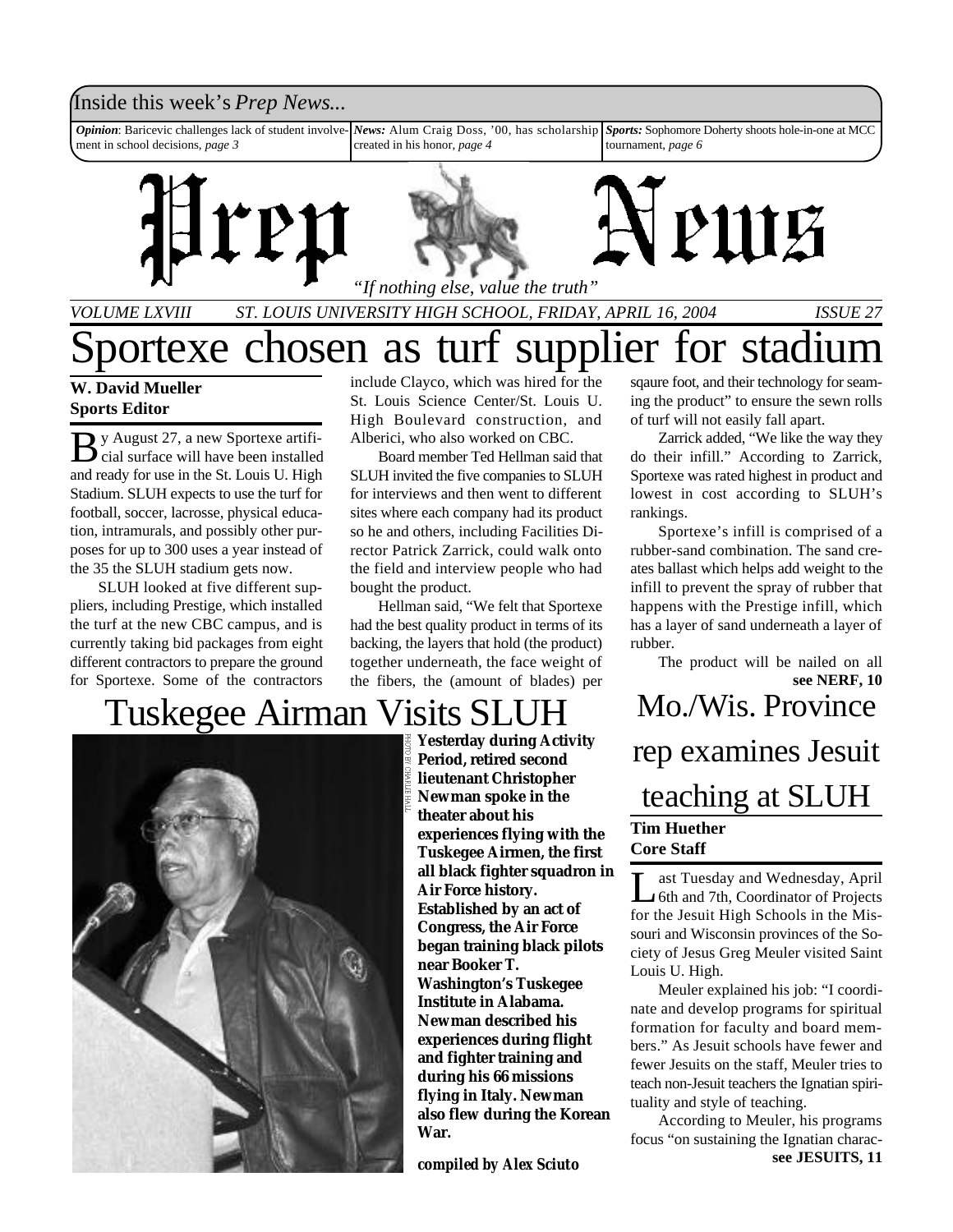of Umuahia, the same school Achebe attended. Achebe, a "distinguished alum," according to Nwakanma, was involved in the community in Nwakanma's time because his son, Ike, was a student at the

Nwakanma presently teaches literature at Washington University, where he and Callon met as students in 2000. Nwakanma said that he thinks of himself "between the two worlds of journalism

In addition to teaching, Nwakanma also writes for a living. He writes a column for Vanguard, a Nigerian newspaper. He has also won Nigerian awards for his poetry. On Friday he shared "A String Lullaby," one of his poems, with students. Callon has taken advantage of having a friend that knows African literature. At the beginning of the year, Callon told Nwakanma that he would be teaching

same time as Nwakanma.

and academics."

#### **Brian Krebs Core Staff**

O n Friday, April 2, six sophomore English sections gathered in the St. Ignatius Conference Room to attend a lecture by African poet Obi Nwakanma.

English teacher David Callon, a friend of Nwakanma's, invited him to SLUH to talk with students about his work, especially in relation to Chinua Achebe's*Things Fall Apart*, a required sophomore text for most teachers. The timing couldn't have been better, as most students had just finished reading the book the night before.

Nwakanma had a full schedule on Friday, arriving at 7:45 a.m. and leaving at about 3:30 p.m. Dedicated to his cause, he spoke for every period throughout the day, breaking only for lunch.

Nwakanma, a Nigerian native, attended school at the Government College

# Wall separates STUCO, Broadcast Club

### **Charlie Hall Features Editor**

Ustodial Manager Ray Manker and<br>
this crew installed a wall in place of his crew installed a wall in place of the door between the STUCO main office and its workroom last Thursday. The newly walled-off room is to be shared by STUCO and the Broadcasting Club.

STUCO currently uses the room, which is located on the corner across from the cafeteria and the men's bathroom, for storing its Blue Crew equipment, computer, printer (which it uses for printing meeting minutes), phone, video camera, and stereo. The room also holds the computer which controls the televised announcements.

Over the summer and in the beginning of the year, Principal Mary Schenkenberg informed STUCO that they would need to share the room with the Broadcasting Club. "There was discussion of splitting the rooms off early in the year, but there was no time-table and no exact date," said STUCO moderator Brock

Kesterson.

The division came as a surprise to publicity commissioner Chris Baricevic: "I came to school on Friday to pick up the video camera, and the wall was up, and I couldn't get in."

**see IBO, 11**

Said Kesterson, "For me, it's not that big of a deal, because I still have access to the other room, but for the STUCO guys, we store some of our things over there. Now these guys are having to come to me to get the keys.... There's a number of things that are slowed down a little bit," said Kesterson.

"I understand why they put it up; I just wished they had told us," he added.

During fifth period on Wednesday, a non-STUCO senior—"a young, troubled, rebel without a cause," according to Baricevic— carved a hole through one side of the dry-wall with his car keys. While officers are still allowed to get their books, Kesterson has closed the office for non-business purposes until further notice.

# Asbestos removed from Jesuit wing basement

#### **Brian Kane Editor in Chief**

**D** uring the first weekend of April, J &<br>S Companies, Inc. removed asbes-<br>tos from the basement of St. Louis U. uring the first weekend of April, J & S Companies, Inc. removed asbes-High's Jesuit Wing.

According to Facilities Director Patrick Zarrick, asbestos particles located above the ceiling tiles in the hallway of the Jesuit Wing basement had fallen loose.

In response, Zarrick called in J & S to examine the area.While inspecting the area, J & S found that more asbestos had loosened up in the boiler room, and that some asbestos wrapping was coming undone around piping in the painters' room. Zarrick suspects that the asbestos may have loosened up as a result of the pipes vibrating.

J & S began abating and cleaning the asbestos on Thursday, April 1, and continued the work until the morning of Monday, April 5. According to Zarrick, the work was done after hours, and the area of concern was cordoned off during this time.

Pipes in the painters' room were not accessible because the door was locked. Zarrick said that the company is fitting the task into their schedule, and he anticipates that the work will be completed some time over the next week or so. He also said that the remaining work in the painters' room should only take a couple of hours to complete.

Zarrick emphasized that the cleaning was just a cautionary move and not a response to any cases of sickness. "We just wanted to take extra precautions," he said.

Mike McAuliffe, '84, a vice president of J & S, explained. "(Asbestos) is a wonderful product. The problem is that overexposure to it can cause some health problems."

According to the Environmental Protection Agency (EPA), overexposure to asbestos can lead to asbestosis, mesothe-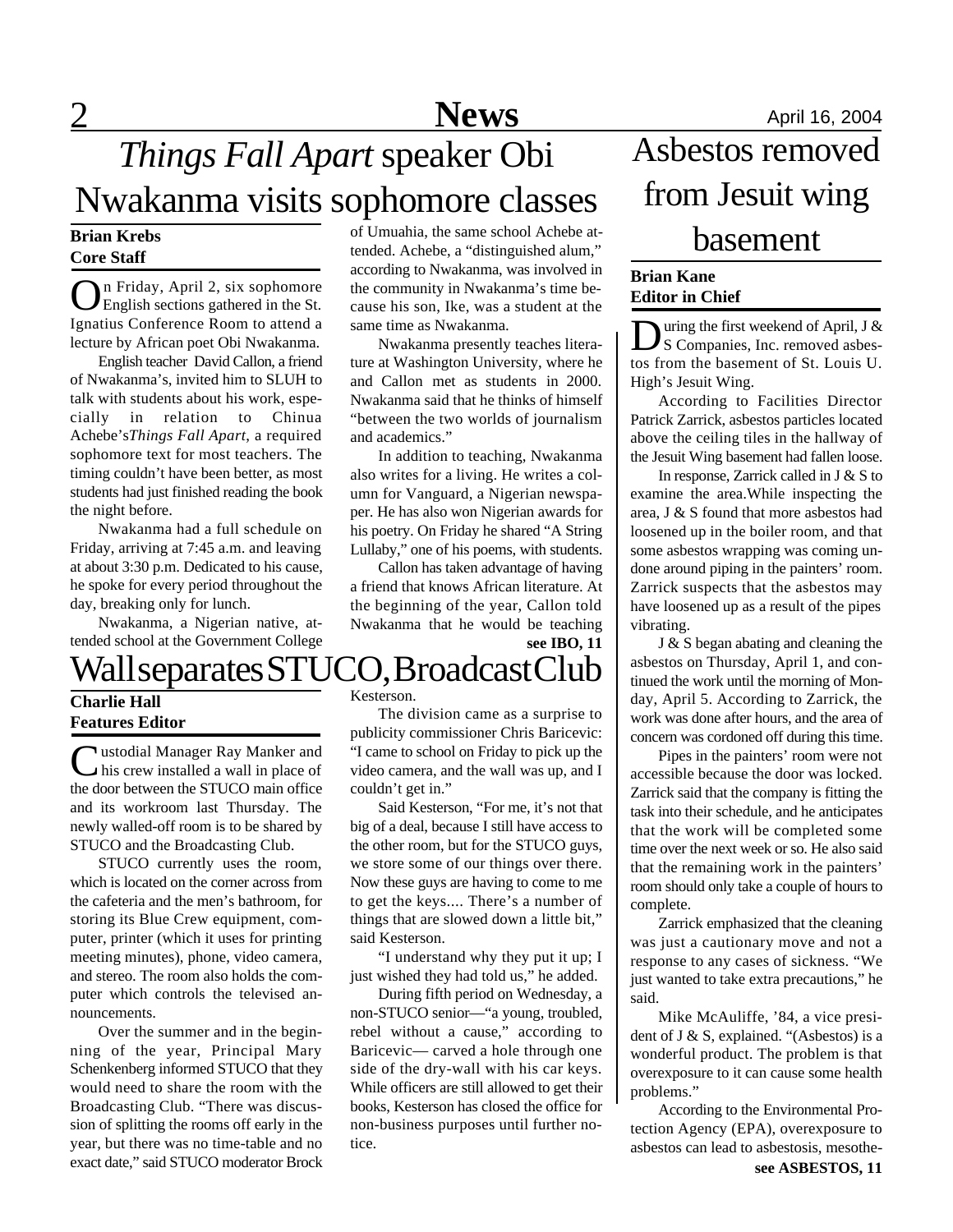## April 16, 2004 **Opinion** 3

# LETTER TO THE EDITOR

### STUCO wonders about student involvement in administrative decisions

To the Editor:

In the past issue of the *Prep News*, senior Jon Leek wrote that he felt he was poorly represented in regards to SLUH's new announcement system. This topic, among other recent incidents involving the administration, has brought back to light the discussion of how involved STUCO should be in decisions made by the administration. With only a few weeks left in our student lives at SLUH, we realize that the relationship is virtually unchangeable for us seniors. However, because we, too, feel that we are being unjustly overlooked, we are again addressing the issue in hopes of creating an effective means of communication between SLUH students and the administration for years to come.

To be completely honest, STUCO has essentially no say in administrative affairs. The only traditional link between the two bodies is that the STUCO President and Vice President maintain spots on the Student Advisory Committee each year, but these meetings rarely involve any student voice outside the committee members themselves. Decisions are constantly being made by the administration that affect student lives. These are decisions in which we have no say. In some cases, such as the technological advancement of SLUH with upgrades like Smart Boards, we learn of these decisions only through the *Prep News*, and it is not until after they are made. Regarding topics such as the expansion of SLUH, we the students felt like mere spectators, though it is in many cases our siblings who will be most immediately feeling its effects.

I am not bringing these specific issues up to voice an opinion on them. That is for a later time. These issues are being surfaced only to support the main issue here, which is that we students feel completely and unfairly removed from the decisions affecting us. The common student has only the *Prep News* to voice his opinion. As wonderful as this publication has been at getting these opinions to the press, it is not enough. Letters are often and easily ignored. Though a link between Student Council and the administration would not directly give each student a voice, it would provide a medium between the two bodies that the students would choose and be able to firmly place their trust in. St. Louis U. High is our school, not the administrators' business.

Although I believe that it is not the intention of the administration to create this attitude, it is one that is shared and expressed among many of us students. Teachers are not the only faculty members who are expected to provide for the students. The administration's main concern should be the betterment of the student. How can this happen if there is no connection between the students and the administrators? For four years, SLUH students are told by teachers and students alike about the SLUH family. But in any successful family, when an important decision is being made, it is presented before the entire family before any dedication is made. Why is it that we have to learn about major changes like Vision 2000 through rumors and newspaper articles? Why not present it to us, your family, rather than just the contractors and the businessmen?

What has been created is an authoritarian kind of relationship where the decisions are made and we have no say in them. Students will remember being called to assemblies to be educated on issues like drug abuse and drunk driving. Administrators have talked to us at prayer services about the danger in succumbing to addiction. These are surely very important issues in a high school student's life, and I applaud the push for this education. But as students, we do not want to be told what is right and what we cannot do and then have no say in what happens to us. It seems more like a relationship where the school is being molded rather than growing together.

The issue that brings up the question of the connection between administrators and students is the new announcement system. Although it may seem trivial, it cannot be overlooked. The announcements are now often ignored and urgent messages are not received. We understand that this is a middle ground between reading announcements and a live broadcasting system, but it is not working. And Jon Leek was not entirely wrong in his assessment that the students were unfairly represented. When the subject was brought to the attention of STUCO in the summer, we gave only negative feedback. Even with this negative feedback, there was no student questioning and, as a result, the new TV announcement system now replaces many of the important oral announcements, much to the dismay of many SLUH students.

To resolve this issue, it will be presented to the SLUH family at the Forum meeting on Tuesday, April 21st. We invite Dr. Schenkenberg as well as any other administrators to be present. But more importantly, we want the students to come. This is our problem. It affects us directly. It was presented at the last forum meeting and it was essentially overlooked by those present. The issue is being publicly presented and if we students overlook it now, there is no need for further consideration. Seniors, too, are encouraged to attend. It may no longer affect you directly, but you never stop being a Jr. Bill. You have felt the division between students and administrators. You can help make a difference for future SLUH students. Come to the Forum meeting on Tuesday where we can hopefully begin to mend the rift between students and administrators.

Chris Baricevic Social/Publicity Commissioner speaking on behalf of STUCO '04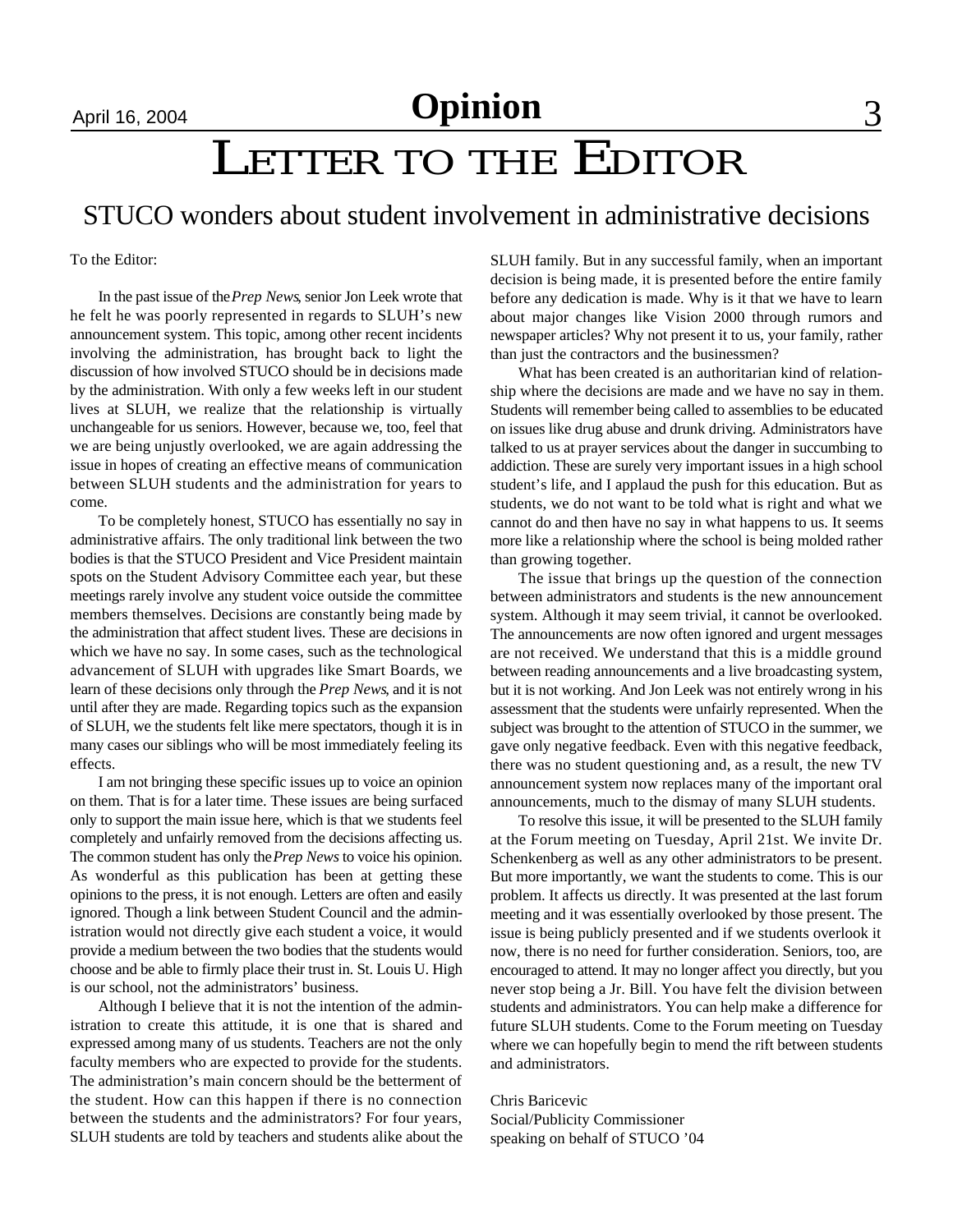# **1 News** April 16, 2004

# Scholarship created commemorating Doss, '00

#### **Brian Fallon Assistant Editor**

S ince the death of Craig Doss<br>
'00 this past November—he commit-'00 this past November—he committed suicide after having suffered from bipolar disorder—friends and family have rallied together to remember Doss as the lively and compassionate person that he was. Indiana University students and friends Pat Carmody, '00, Tina Ortinau, and Katie Landis have created an annual scholarship fund in his name, hoping to award one St. Louis U. High senior from each year a \$1,000 scholarship to Indiana University. Landis and Ortinau are Parkway South High School graduates.

"It's going to be a recurring scholarship," said Carmody. "That's kind of the point of the (scholarship), to keep Craig's spirit alive. Hopefully it will go as long as SLU High goes."

Vice President for Advancement Thom Digman, who was contacted in December about the scholarship, said, "Obviously, we all want to celebrate Craig and the goodness that Craig was and the struggle that he went through. I think this is also a healing opportunity for (his) mom, dad, sister, and close friends to be able to honor Craig, the friend that they know and love, and to perpetuate Craig's memory. I think that's a wonderful thing. We always want to be helpful."

"We started it as soon as we came back," said Carmody. "We had a good game plan before Christmas break ended. The first step was getting a lot of the graduates together, mainly kids from my graduating class in 2000, on top of family friends and people who went to the wake."

Landis said, "We really wanted to do something to remember Craig, and have something that would be an annual rememberance of Craig. And I think that with a scholarship, it's the best way to really help kids' aspirations and really help other people live through his aspirations and dreams and help someone do something good.... Craig was a great person. I think that he would have loved to have helped someone else attend college, especially Indiana, where he really enjoyed going to school."

The scholarship will begin in May 2005 because the group is still contacting possible donors to collect additional money.

Craig's father, Steve Doss, explained, "To fully endow the scholarship at the rate that SLUH can get a return, we would need about \$75,000. The idea is that \$75,000 at SLUH's return will usually generate \$4,200. So if we had four kids up there at IU, a freshman, sophomore, jun-

*"What an honor it is to have any type of scholarship made in your name.... It keeps your life alive." —Steve Doss*

ior, senior, it would take us \$4,000 a year."

At first the plan for the scholarship was to provide a SLUH student with \$1,000 for his freshman year. However, when more funds were donated than expected, Doss suggested providing that student \$1,000 a year throughout his college career at Indiana University. SLUH currently has 25 graduates who attend Indiana University, with approximately 13 applicants for the 2004-05 school year.

As of now, the scholarship fund has made over \$30,000, and they hope to have more donated. Carmody said, "However much money we make, which could very well be \$50-\$60,000, we're going to put into the bank and basically take the interest off of that and give that to the student."

Landis mentioned how sororities and fraternities at Indiana University have been donating money as a whole to the scholarship, showing how much the students and

the community cared about Doss.

"His junior year (at SLUH) they gave Craig six hours to live," said Steve Doss. "He got bacterial pneumonia so bad, and was in intensive care for a week, and then three days of shock. Then, about eight to ten weeks later he developed Post-traumatic Stress Syndrome, and he couldn't even move out of bed.... For a 16-year-old kid, the brain never resettled."

Psychology teacher Brock Kesterson explained bipolar disorder, saying "It's a disorder where people go through these extreme mood swings and they are so extreme that people have difficulty in functioning in their everyday lives. It can affect all aspects of their life, from family to social relationships to schoolwork."

In the United States alone, 200 million suffer from bipolar disorder. Steve Doss said, "It's just deadly. There's a huge percentage who take their life. A lot of people don't understand mental illness at all, in that regard. It's a chemical problem."

Digman complimented the effort to remember Doss through the scholarship, saying, "They've done it in a way that honors Craig, helps a student at St. Louis U. High, and moves people forward by helping somebody attend Craig's alma mater."

Carmody said that the whole purpose of the scholarship fund is in the remembrance of Craig and his love for SLUH. He said, "Clearly the goal of this whole thing is to keep Craig's memory alive within the confines of St. Louis U. High. Very few people were as proud or were as much a part of the senior class than anybody I've ever met or heard of. If you knew him, he was just a loud, boisterous, unreserved, just incredibly witty, and incredibly humorous. He was a character. And it's so unfortunate that such a bright character was literally debilitated."

Concluded Steve Doss, "What an honor it is to have any type of scholarship made in your name, so that your name continues and will be tied to SLU High and Indiana forever. It keeps your life alive."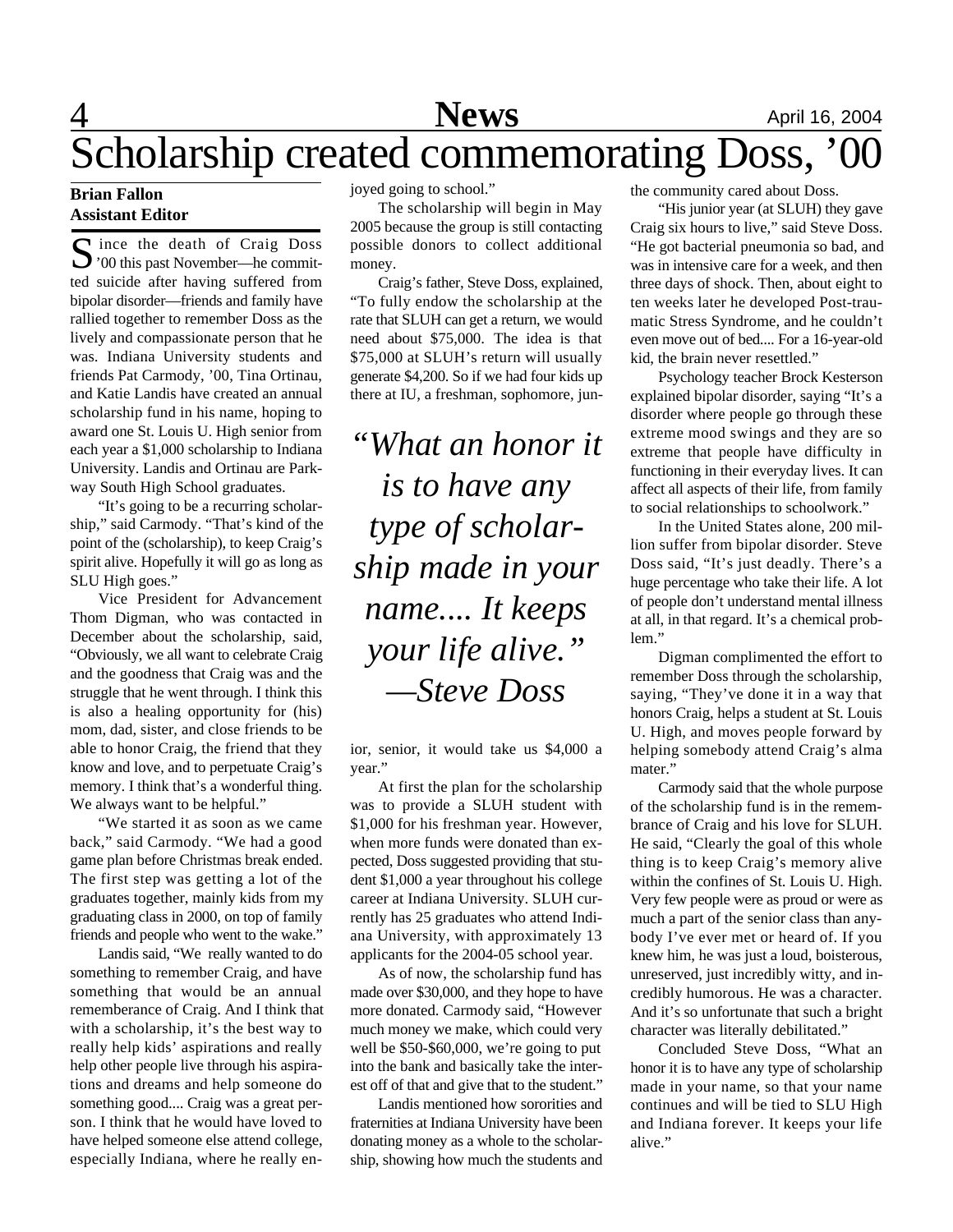# Gammonsbills improve record to

### **Justin Rottger Reporter**

The St. Louis U. High varsity baseball<br>team has emerged as a definite conhe St. Louis U. High varsity baseball tender in the metro area. With convincing wins in seven of their 11 games this season, the team has posted a strong 10-1 record so far, the only loss coming from DeSmet.

In the first conference game of the season against Chaminade on April 1, SLUH wanted to start the conference season on a good note, and, with junior Matt Ikemeier on the mound, the Jr. Bills and their fans brimmed with confidence.

However, the field at Chaminade wreaked havoc on SLUH infielders for the entire game. Chaminade struck first in the fast-paced game, scoring one run in the bottom of the second off an error, but a Chaminade runner tripped over third base and was tagged out, ending the threat.

Senior Pat Bommarito walked to start the top of the fourth, and junior Mike Deelo singled, setting up junior Ryan Morgan for the two-run triple over the left fielder's head that rolled to the fence. SLUH then took the lead 3-1 on a base knock down the left field line by junior Brandon Beal.

After Chaminade cut the Jr. Bills' lead in half on a sacrifice fly in the bottom of the fourth, junior Ryan Johnson took one for the team in the top of the fifth, putting himself on base. A walk followed to Bommarito, and an RBI single under the third baseman's glove put SLUH back up by two. Another Morgan hit drove in a run, extending the lead to 5-2.

Bommarito was hit by a pitch in the top of the seventh. Senior Tyler Aholt hit a sharp grounder to short that appeared to be a double play ball, but a misplay by the shortshop allowed all runners to be safe. Bommarito found himself in a rundown between third and home, but with some nifty baserunning and a little luck, he found his way home, scoring the sixth Jr. Bill run of the game and providing some insurance for Ikemeier on the mound.

Ikemeier threw a complete game, giving up two runs on only three hits, walking two and fanning five.

Said head coach Steve Nicollerat after the game, Ikemeier was "in control the whole game…(and) on top of his game." Nicollerat was "impressed with the intensity (of the team)" and sees "a lot of consistency with what our team is trying to accomplish."

SLUH has found themselves on the winning side of most of their games this season, but the true test came on April 6 against conference foe DeSmet. This game followed the 16-3 slaughter of out-oftown opponent Hannibal. The Jr. Bills slammed Hannibal pitching, for the most part in the bottom of the fourth, when they plated 14 runs en route to a five-inning victory.

Playing the host against DeSmet, SLUH put together two runs in the first when Bommarito sliced a pitch to right field and later scored on a wild pitch. Senior Paul Beck came home on a Morgan single to right center.

A quick pace moved the game along until the top of the fifth, when a defensive breakdown overtook the Jr. Bills and they committed error after error. DeSmet scored six times in the fifth, opening the floodgates and putting themselves up 7-2.

SLUH mounted a comeback, getting three of those runs back in the fifth to close the gap to 7-5. But two more threespots on the scoreboard in the sixth and seventh proved to be too much for the Jr. Bills, and they suffered their first loss of the season, 13-8.

SLUH quickly recovered, however, with another onslaught, this time against University City at Heman Park. The Jr. Bills scored 17 times in this matchup, with 14 runs coming in the bottom of the fourth.

This season, the Jr. Bills have outscored their opponents 84-28 ( including outscoring Hannibal, St. Mary's, and University City 42-5).

SLUH has since recovered from the DeSmet loss, winning three straight games, with their most recent win coming against Mehlville, 4-2, on April 13.

The Jr. Bills' schedule does not ease up at all, with a tough test against Vianney on April 20. This weekend, SLUH will host a tournament at Aviation Field in Forest Park, with the first game likely at 4:15 on Friday, April 16.

# **SLUH baseball statistical leaders**

|               |    | (current as of $4/14/04$ )   |    |                              |      |
|---------------|----|------------------------------|----|------------------------------|------|
| <b>Hits</b>   |    | <b>Runs Scored</b>           |    | <b>ERA</b> (among starters)  |      |
| Ryan Morgan   | 16 | Ryan Morgan/Pat Bommarito    | 12 | <b>Jeff Milles</b>           | 0.51 |
| Pat Bommarito | 12 | Paul Beck/Rick Wiese         | 11 | Matt Ikemeier                | 2.77 |
| Brandon Beal  | 8  | Brandon Beal/Ryan Johnson    |    | Jason Kertz                  | 4.00 |
|               |    |                              |    |                              |      |
| <b>RBI</b>    |    | <b>Strikeouts (pitching)</b> |    | <b>ERA</b> (among relievers) |      |
| Ryan Morgan   | 12 | Matt Ikemeier                | 12 | Tom Economon                 | 1.31 |
| Pat Bommarito | 9  | <b>Jeff Milles</b>           | 9  | Ryan Morgan                  | 1.50 |
| Greg Leibach  |    | Jason Kertz/Ryan Morgan      | 6  | <b>Jared Saeger</b>          | 3.50 |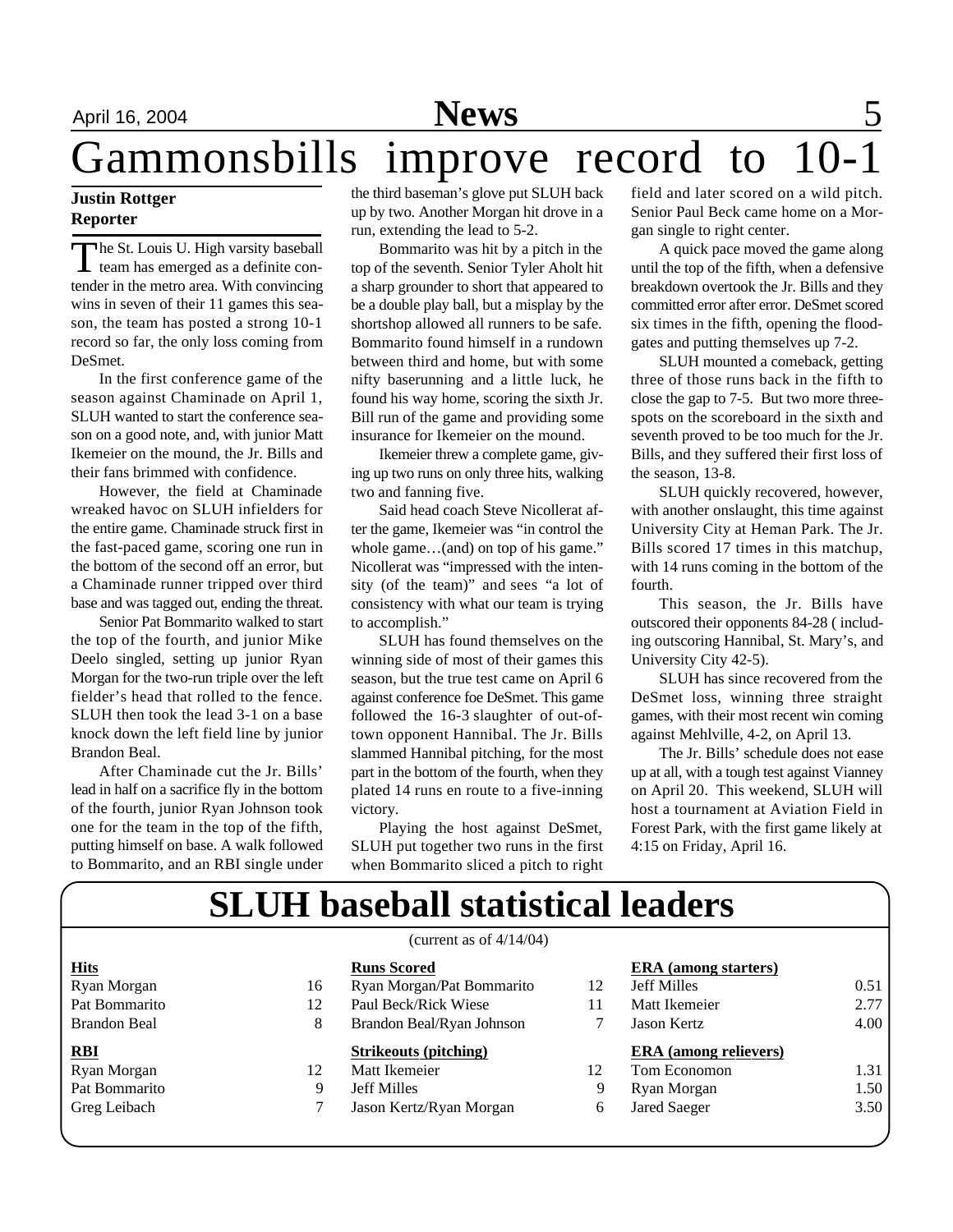# **6** April 16, 2004 Roddickbills continue to cruise

#### **Pat Miller Reporter**

A fter their season-opening victory<br>against rival CBC, the Tennisbills fter their season-opening victory next faced Althoff on April 5.

Traditionally, the Crusaders have provided stiff competition for St. Louis U. High. This year, however, they crossed over from the east side of the river only to be squashed by SLUH's youth and depth. For the second consecutive meet, the Jr. Bills won every set, this time cruising to a 9-0 victory.

MICDS, often a tennis powerhouse, was next on the agenda for SLUH. This meet was a little more difficult; four of the seven varsity matches went to three sets. Freshman Abe Souza, the team's number one singles player, faced another freshman phenom, and their match did not disappoint. After losing the first set 1-6, Souza turned on his game and overmatched his opponent in the second set, 6-2.

 The final set was a classic, neither player wanting to give the other any advantage. Finally, Souza broke his opponent's serve to go up 6-5, and he held serve for a thrilling 7-5 victory.

Souza's match was a microcosm of the team's day, as SLUH managed to

pull out three other 3-set wins en route to a 6-1 victory that sealed head coach Dennis Dougan's first win over MICDS in his 16-



**Abe Souza serves to his Parkway Central doubles opponents on Wednesday.**

year coaching career.

The next day, the Yonexbills made the drive out Highway 40 to Parkway West, where the Longhorns put up as much of a

Laxbills steamroll Vianney, Chaminade

game off a quick split, dodge, and dump from junior attackman Joe Hof, beating the Vianney goalie in the top right corner.

Less than two minutes later, SLUH capitalized on a Vianney penalty to make the score 2-0.

The SLUH offense added three more goals in the half against a sluggish Vianney defense, and the SLUH defense overpowered the Vianney offense, allowing only two goals in the half. At halftime the Jr. Bills led the game 5-2.

Coming out strong in the second half, the Laxbills added three more goals before the end of the third quarter, including one by junior attackman Larry Howe, who caught a pass in front of his defenseman and beat the goalie one-on-one for an easy

fight as their namesake. The Jr. Bills lost only two sets on the day and won the match 6-1.

Upon returning from Easter break, SLUH was back at the friendly confines of Dwight Davis to tackle the Spartans of DeSmet. The McEnroebills, riding strong performances from sophomore Stephen Hipkiss, junior Paul Eschen, and the doubles team of junior Jason Murphy and senior Pat Austermann, held off SLUH West, winning the meet 5-2.

On Wednesday, the Tennisbills took on the Parkway Central Colts. Because the Central coach wished to play a sixsingles/five-doubles format, six Jr. Bills had to play both singles and doubles.

The match with the Colts was far and away the most nerve-wracking meet of the year for SLUH. After the initial doubles matches, SLUH trailed for the first time all year, 2-3.

Needing to win four singles matches to take the meet, the top four singles seeds, Souza, Hipkiss, and juniors Jack Horgan and Eschen, took the meet into their own hands, each overwhelming his helpless opponent for the victory, which SLUH took by a 6-5 margin.

The Tennisbills look to continue their winning ways Monday against Kirkwood at 4 p.m. at Dwight Davis.

dunk goal.

However, in the fourth quarter a slight defensive lapse allowed Vianney to fight their way back into the game with two quick goals on left-handed shots from the right wing midfielder.

But the defense, led by goalie Ben Zaegel, shut the door on the Vianney offense, and the SLUH offense added two goals of their own en route to a 10-4 win.

A week later, SLUH was back on the field against Chaminade. This is Chaminade's first year with a varsity team and their inexperience showed during the game. Before the game, coach Ron Kelam gave the team one key to victory: dominate both offensively and defensively.

### **Tyler Orf Reporter**

O ver the last two weeks, the St. Louis<br>U. High lacrosse team compiled<br>two overwhelming victories against river the last two weeks, the St. Louis U. High lacrosse team compiled vals Vianney and Chaminade. The Laxbills played Vianney last Monday at Soccer Park, winning 10-4 behind a stifling defensive effort. On Tuesday, the U. High faced off against Chaminade at Compton Drew, dominating the Red Devils, 20-3.

The Laxbills came out against Vianney with two strong wins under their belt, and the team was ready for its third win of the season. Senior attackman Tyler Orf scored the first goal of the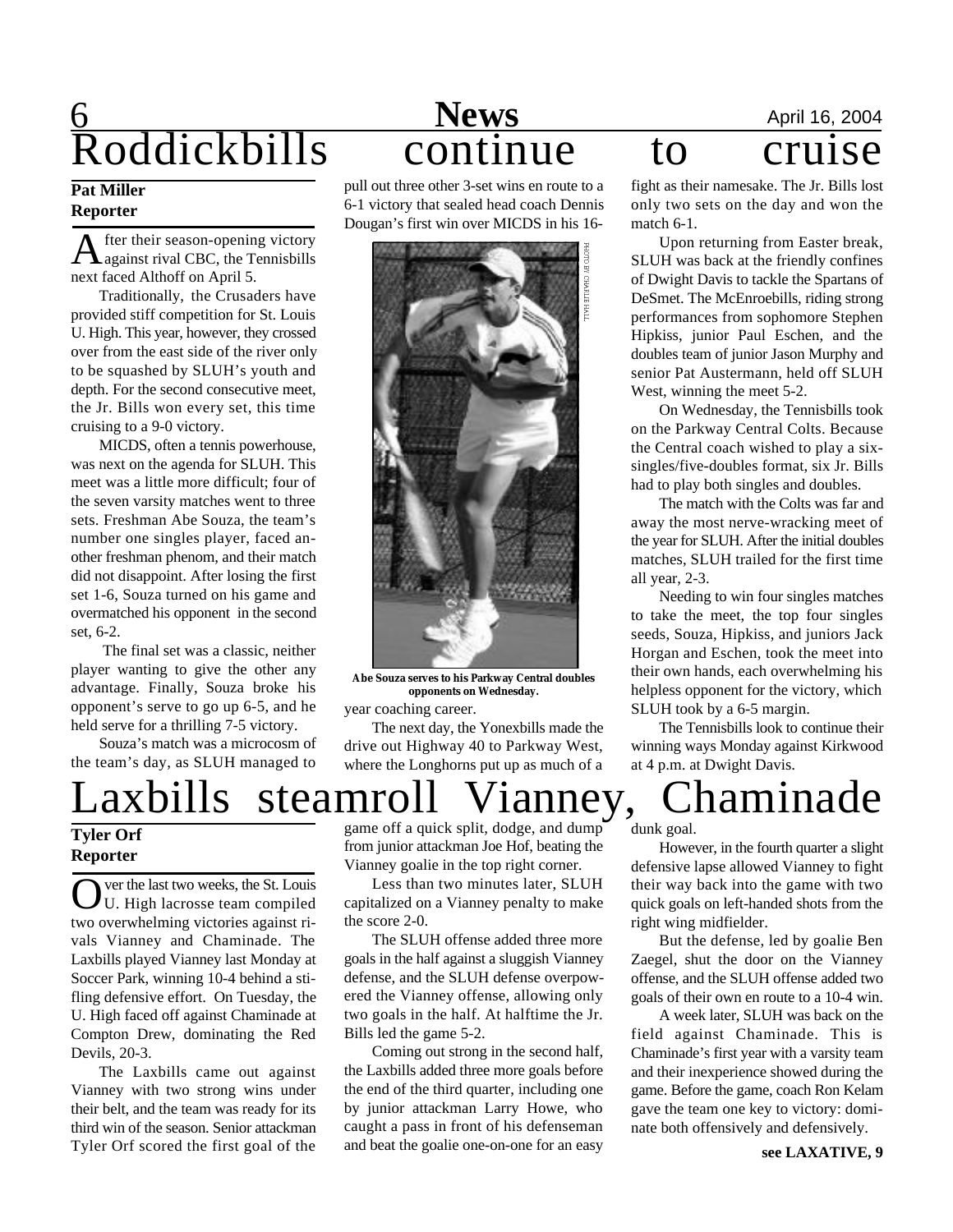# April 16, 2004 **News** 7 Volleybills corral Longhorns with surprise crew

### **Ryan Vierling Reporter**

**D**ainfully close: an apt summa-<br>of tion of

Wednesday night's volleyball home-opener against the Parkway West Longhorns. The Longhorns' excitement was second only to the Jr. Bills' growing sense of nervousness, as they fought every step of the way for their 25-20, 25-23 victory.

The game was nerve-wrackingly close all the way through as the sideouts stacked up. Both teams owed 13 rally points to their score in the first game and 11 in the second game. The longest serving run in the entire match was senior Tom Hill's winning run of four consecutive serve points, which won the second game.

Errors once again contributed to the close match as the Jr. Bills had 16 attacking errors over the course of the two games. The digs were still not entirely there, and the Longhorns' blocking was very effective against most of the Jr. Bills' attacks.



**Senior Andy Halaz goes for a kill against Parkway West.**

Still, power hitter junior Joe Guntli managed 8 attacks and 8 kills, and senior Andy Halaz eked out 8 attacks in just the first game. Outside hitter senior Greg Vollmer managed 3 kills, and inside hitters junior Bobby Schuster and sopho-

> more Kevin Heine had 4 and 7 kills respectively.

The team's setting is in better shape. Hill's setting has definitely improved over the season opener against CBC; Hill had 12 assists in the first game against the Longhorns and 9 in the second.

The true root of the team's difficulties against the Longhorns seemed to be the result of a tactical play by coach Paul Scovill. With a major game looming the following night against the DeSmet Spartans, Scovill wanted to keep the DeSmet coach (who was in attendance at Wednesday's game) in the dark as much as possible. Seeing the Longhorns

as a less-threatening team, Scovill decided to use a temporary lineup for the game, while **see DIG, 8**

# Rollerbills out-duke Windsor for first win

#### **Ryan DuBois Reporter**

E merging from the frustrations of a<br>winless first half of the season, the St. merging from the frustrations of a Louis U. High varsity inline hockey team entered Friday night's game against Windsor hoping for redemption. In what was to be a tight and low-scoring match, the Jr. Bills finally succeeded in putting forth a complete effort for the duration of a game, picking up their first win of the year.

Unlike the Jr. Bills, the Windsor Owls had seen moderate success early in the season, coming into the game with a 3-4 record. Although the Owls lacked the size of some of the Tourbills' previous opponents, they proved to be one of the most physical teams SLUH had faced thus far, battling fiercely along the boards and in the corners.

The Jr. Bills, however, matched the Owls step for step and played superior defense, surrendering a total of only 12 shots to Windsor throughout the entire game. Although the Jr. Bills had numerous scoring chances during the opening period, they were unable to convert, and the first half ended scoreless.

Hoping to build on their initial offensive pressure and put a few pucks in the net, the Missionbills came out strong at the start of the second half. Two minutes in, senior Pat Sommer, battling behind the net for the puck, evaded two Windsor defensemen and made a quick pass to the slot, where senior Ryan DuBois knocked it past the Windsor netminder to give the Jr. Bills a 1-0 lead.

The Owls stepped up the intensity of their game as they vied to even the score, but they began to get careless, resulting in more penalties. The Jr. Bills took advantage of the situation, putting forth a flurry of shots on the opposing goal during several consecutive power plays. Halfway into the period, Sommer once again came through for the SLUH offense, banking a close-range shot off the goaltender and into the net for the Jr. Bills' second goal.

Although the Puckbills maintained

control for the majority of the game, they nearly allowed the Owls to come back in the game's closing minutes, taking two penalties within the final four minutes of play.

Junior goalie Joe Lombardo performed admirably during the Jr. Bills' shorthanded stretch, but Windsor's persistence eventually paid off, and the Owls cut the lead to one with just 24 seconds to play.

Despite their best efforts, the Owls failed to penetrate the SLUH defense a second time, and the Jr. Bills walked away with their first victory of the season.

With the burden of a winless season off their shoulders at last, the Tourbills moved on to face the Parkway West Longhorns the following Monday evening. Although the Longhorns had lost badly to the same Windsor squad that the Jr. Bills had defeated just three days earlier, they had also nearly beaten several of the league's top teams.

Despite their rather inconsistent **see MONKEY, 8**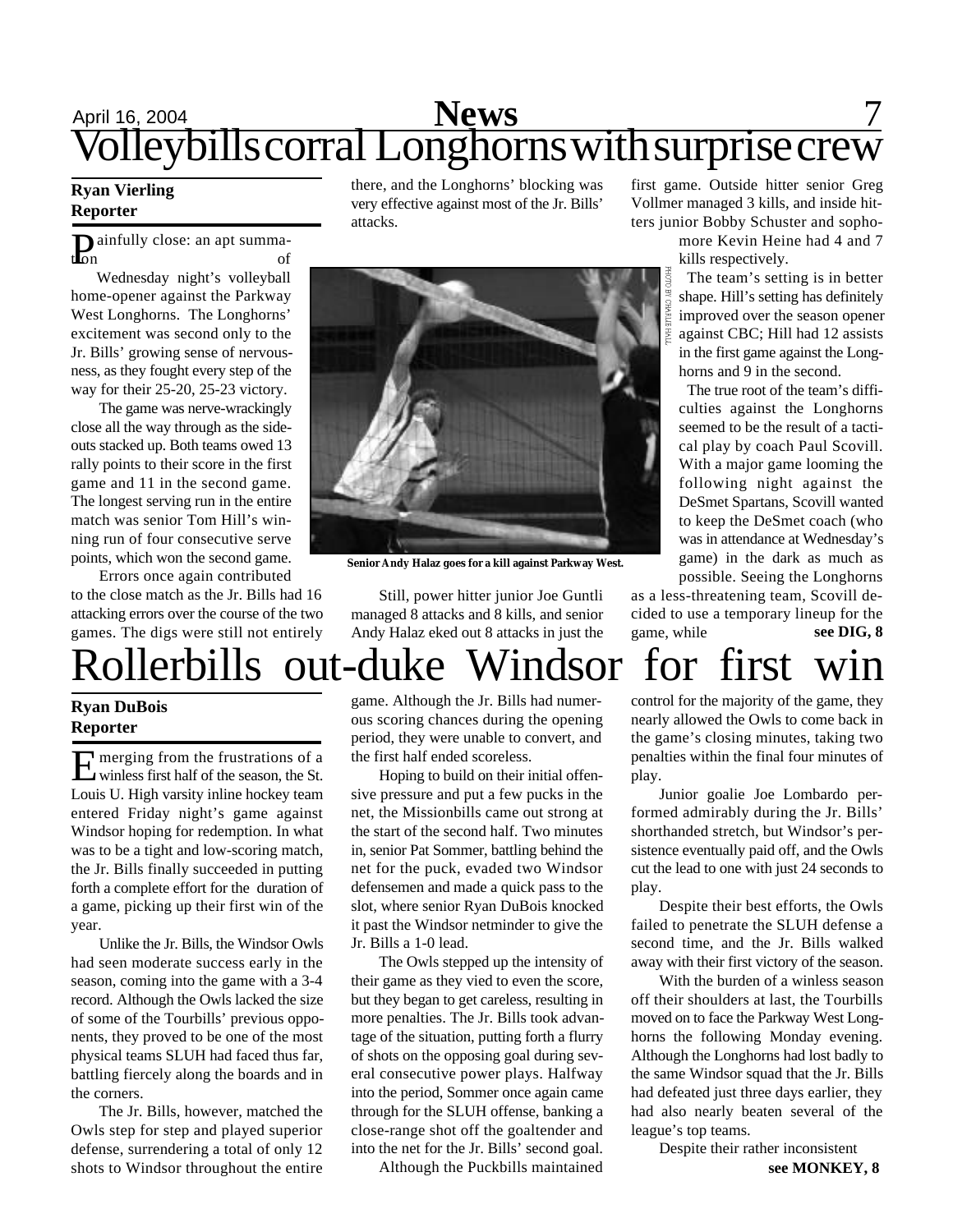

#### **Matt Koch Reporter**

**X** *T* hile most Jr. Bills slept in on Monday morning with stomachs full of sweets, the St. Louis U. High golf team was up bright and early ready to take on the competition at the annual MCC tournament at Quail Creek Golf Course in South County. The tournament uses a sixman, 18-hole format where each team counts the top five scores toward its overall total.

The Jr. Bills arrived to a chilly and windy golf course ready to top last year's third-place finish. Manning the varsity ranks for the tourney were seniors Pat Neuner and Matt Koch, juniors Kyle Ortmann and Matt Bartch, and sophomores Mike Doherty and Alex Luebbert.

Neuner came out of the gates firin'

### MONKEY

record, the Longhorns were an all-around solid team with an exceptional penalty killing unit, which rendered SLUH ineffective throughout much of its power play time. The Jr. Bills, however, countered with strong forechecking and began to create scoring chances.

Halfway through the first period, SLUH captain Dane Moody blasted a slapshot from the top of the face-off circle that deflected off sophomore Clint Mohs and slipped past the Parkway West goalie, giving the Jr. Bills a one-goal lead. Several minutes later, junior defenseman Jeff King tallied SLUH's second goal on a similar play, firing a sinking shot from just across the red line that beat the Longhorns' goaltender low.

Despite having numerous power plays during the first half, the Longhorns failed again and again to put themselves on the scoreboard as Lombardo stopped a seemingly endless barrage of shots. Thus, when the first half buzzer sounded, the Jr. Bills found themselves in command with a 2-0 lead.

Unfortunately, the lead would not

for the BirdieBills, shooting an even par 36 on the difficult Quail Creek front nine, an impressive feat considering the conditions. Neuner was followed closely by Doherty and Luebbert while Bartch, Ortmann, and Koch struggled to find their rhythm.

About five hours and 400-plus strokes later, a wind-beaten pack of Jr. Bills slowly arrived to the Quail clubhouse to tally their scores and await the news of where they placed.

 Despite an individual first place finish by Neuner with an amazing round of 75 (+3), the BantleBills placed a disheartening fifth, falling to Vianney, whom they had beaten earlier in the season.

Not to be overlooked in the poorness of the team's play was the shot of the tournament by Doherty. After watching his fellow lefty Phil Mickelson overcome

(from 7) last long. Parkway West scored two quick goals early in the second half to tie the game. Then they netted a third on a particularly well-placed wrap-around backhander that beat Lombardo top shelf. The Jr. Bills' failure to prevent odd-man rushes and to challenge the Longhorns' attack pulled them into an even deeper hole, as West scored its fourth straight goal on a hard, high wrist shot from over twenty feet out.

> With time winding down, the Jr. Bills regrouped and began to fight back. After a short skirmish in the Longhorns' zone, senior defenseman Josh Tonnies banged in SLUH's third goal on a perfect setup from Mohs to pull the Jr. Bills back within one.

> As the clock ticked down to the final minute, the Jr. Bills pulled their goalie in a last-ditch effort to tie the game. Despite several good shots, SLUH was unable to score another goal before the final buzzer, leaving the Jr. Bills with a disappointing 4-3 defeat.

> The Rollerbills' next game is in North County this Sunday at 3 p.m., where they will take on the CBC Cadets.

the odds to win The Masters the day before, an inspired Doherty stepped up to the 125-yard, par 3 16th hole with an eight iron and a dream, and his dream came true. With a soft stroke of the club, Doherty landed the ball just short of the hole and it rolled right into the cup for a HOLE IN ONE!, the first of his golf career.

"I kind of thought that I would be more excited when I got my first one," said Doherty. "But it was still nice."

The eagle on the hole as well as his solid play throughout the round earned Doherty second place on the team.

The Jr. Bills look to rebound from this tough loss when they go up against MCC tournament champions DeSmet and a solid St. Mary's squad later on in the week. Next Monday is also the Webster Cup, a much larger tournament in which the CallawayBills hope to make a better showing.

### DIG

#### (from 7)

keeping the Jr. Bills' true lineup and all of their plays a surprise for the Spartans.

Said Scovill, "Parkway West played well. We had different lineups, which got chaotic at times, but when we settled down, they pulled the games back out."

This lineup change kept the Jr. Bills in an almost permanent state of confusion for the game, even granting the Longhorns a point for a rotation penalty. Captain Halaz was kept out of most of the second game, only coming back for the last four rallies and allowing senior Bob Unger to fill in as team captain for most of the game.

Co-captain senior Matt Huskey said, "We changed our lineups, so we were not ready. We did well, considering the change."

The Volleybills were eagerly awaiting the chance to show their true team dynamics and improvements last night against the Spartans. See the *Nightbeat* (page 12) for results.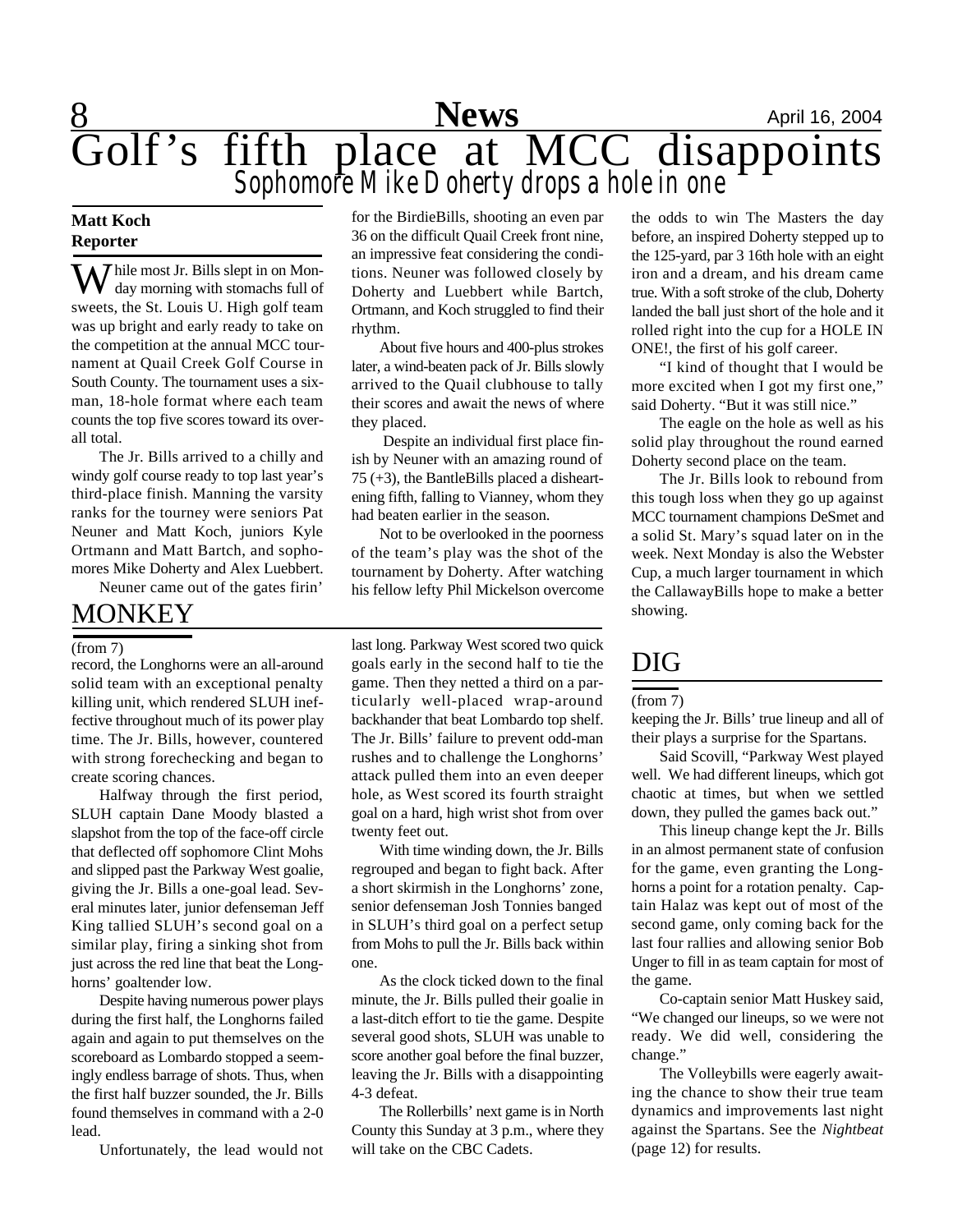#### **Tom Fontana Core Staff**

**T** wo members of the St. Louis U. High community, Grounds Director Al wo members of the St. Louis U. High Teske and Chinese teacher Ching-ling Tai, suffered serious injuries during the first week of April.

Teske spent Thurday and Friday, April 1st and 2nd, in the hospital after his back seized up when he awoke in the middle of the night. Though no specific injury led immediately to his back pain, Teske said that doctors believe that scar tissue from a surgery on one of his vertebral disks in 1996 may have pinched a nerve in Teske's back, causing it to seize up. While in the hospital, Teske was placed on a morphine pump for approximately a day and a half.

Despite his injury, Teske was able to return to SLUH the following Wednesday. He said, "I was out for four days, but at the doctor's request, I've spent the last couple of weeks on light duty so I don't restrain (my back)."

Yesterday, Teske met with a neurosurgeon to discuss possible treatment options. Teske is curently undergoing physical therapy and rehabilitation and taking a muscle relaxer. The doctor believes that following this course may allow the injury to heal on its own. Teske is seeking a second opinion on May 6, from John Krettek of Missouri Baptist, whom Teske described as a "very good neurosurgeon."

This is not Teske's first bout with back problems. Teske said that he had been coping well after his 1996 surgery until he was rear-ended on St. Patrick's Day last year while driving home from SLUH. "I feel like I'm going through it all over again," said Teske.

Teske attested to a great deal of pain that accompanies back problems, saying, "Anyone who's had back pain before knows what I'm talking about. If you haven't, you just can't really imagine it."

Just days after Teske's injury, Tai was admitted to St. Luke's Hospital on Saturday, April 3, after seriously injuring her left hip by tripping and falling over a cement barrier in a restaurant parking lot.  $\frac{\text{from } 6\text{}}{\text{from } 6\text{}}$ A friend who was with Tai at the time was able to drive her to the hospital.

While at the hospital, Tai underwent a hip replacement. Her health insurance originally covered her for only two days of hospital care, but Tai received an extension that allowed her to spend a total of five days in the hospital after developing an abnormally high fever.

Said Tai, "I was all right during the day, but my fever would creep up at night. The first night was very scary. My fever got all the way up to 106 (degrees)."

Though Tai's fever would decrease each night, it still hovered around 100.7 degrees at the time of her discharge form St. Luke's. Tai then spent two days in a rehabilitation center. She now spends her days at her home, attended by a nurse and physical therapist three times a week. "I now walk with a walker, but I cannot sit or stand for very long," Tai explained.

While Tai recuperates at home, May Huang will take over teaching duties for freshmen, sophomore, and junior Chinese classes, and Bob Overkamp will take charge of the senior class. Huang has been a friend of Tai's for many years. The two met at the St. Louis Chinese Language School where Huang taught. Thus, Tai did not hesitate to recommend Huang for the substitute position to foreign language chair Mark Tychonievich.

At this time, the date of Tai's return to teaching remains in question. Tai believes that she may be able to return as early as the end of April or the beginning of May, but she admitted that she may not be healed until the end of May.

However, Tai asserted that she will still be able to accompany her students on the Chinese trip this June. Tai said, "At worst, I can get myself a personal visa that would let me leave the group early from China if I need to. Once we get settled with a Chinese speaking guide, Mr. Overkamp will be able to take over."

Tai expressed her gratitude to the SLUH community: "I'm thankful for everyone caring about me so much and for everyone's prayers."

## LAXATIVE

Unfortunately, Chaminade scored the first two goals of the game. But SLUH battled back with goals on two well-placed shots by Joe Hof. Then, with only ten seconds left in the quarter, junior midfielder Phil Hof cruised past his defenseman, shot, and scored, but the referee judged that the goal was after time had expired. At the quarter the score was tied 2-2, but the U. High offense had controlled the ball for the majority of the first quarter.

SLUH had a man-up opportunity after a Chaminade penalty at the beginning of the second quarter. Quick ball movement caught the defense out of position and allowed Joe Hof to add his third goal of the day.

The Jr. Bills added another two goals before half to lead 5-2.

Strong transition play by senior long poles Brian Heffernan and Adam Shalapin coupled with long offensive possessions created many opportunities to score. The offense, led by senior attackman Jeff Steitz, who had three goals, added nine more goals in the third quarter to extend its lead to 14-2. Six more goals in the fourth quarter gave the Laxbills their first twentygoal game of the season.

Offensively, SLUH scored on all but one of their man-up opportunities, and the defense dominated Chaminade's mediocre offense. The game ended with the score in the Jr. Bills' favor, 20-3, the team's fourth win in a row.

## **U. City Invitational Track Meet Results**

| 4x800 m relay                       | 8:20.7(3rd) |
|-------------------------------------|-------------|
| (Nagel, Oliver, Welling, C. Samson) |             |
| 3200 m                              | 9:53        |
| (Murphy-Baum)                       |             |
| 100 <sub>m</sub>                    | 11.12(1st)  |
| (Chaney)<br>$400 \text{ m}$         | 51.32(1st)  |
| (Chaney)                            |             |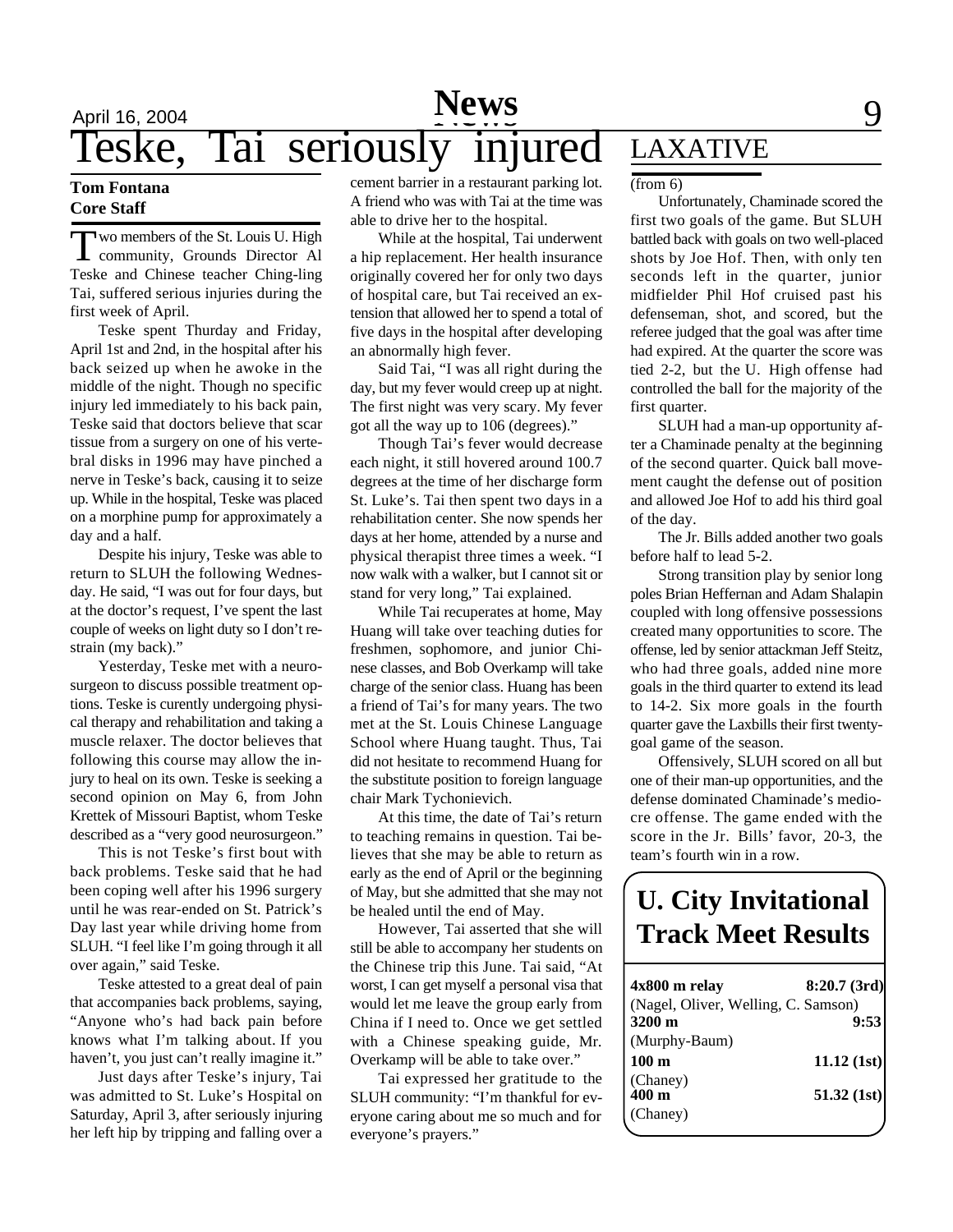## 10 **News** April 16, 2004 NERF

#### (from 1)

sides into a curb up against the track, and the ballast will create stability in the turf so its movement is limited. Hellman said, "With some (turfs) you can actually reach down and pull it up."

The two sites where Hellman and Zarrick saw the Sportexe turf were Ravens

Stadium in Baltimore, where they met one of the Vice Presidents and the Chief Financial Officer, and Twin Peaks Academy in Lafeyette, Colorado.

Athletic Director Dick Wehner, who accompanied the two on their trip to Baltimore, said, "You know it's going to be first class if it's in the NFL and you got million dollar athletes playing on this surface."

Since this is Sportexe's first field in the midwest, and since Hellman and Zarrick were "tough negotiators," according to Hellman, SLUH struck a good deal of \$263,000 for the turf, installation, inlaid stripes for football and soccer, and a blue and white center logo.

Junior Rhett Lewis's design for midfield earns him the glory of a semipermanant replication of his artwork and \$50. Sportexe will install the turf on the 94,000 square feet for \$2.80 for every square foot of turf and just over \$3.00 per square foot for the whole process, including the base work.

"To give you an idea about how that compares," said Zarrick, "the general market price that we were quoted ranged anywhere from \$3.25 to \$4.50 (per foot)." For just the turf, that would be an estimated \$305,500 to \$423,000.

In addition to the relatively low price, Sportexe has offered SLUH a sporting equipment allowance for a new outdoor scoreboard, two football uprights, and two portable soccer goals.

Before Sportexe can install the turf, a

contractor must prepare the ground. Hellman said, "We have to take out the old grass (and) take out...nine inches of dirt. We have to put down a new drainage system, then we put down rock on top of the drainage system, and then we put in a curb so that we have a curb in between the track and the artificial surface."



**A rendition of the future midfield.**

Hellman and Zarrick met with contractors for the site work yesterday and expect to reach a decision soon.

Hellman said the breaking of the ground "will start May 26 as soon as school is out.... We have to start right away because we only have 13 weeks in which to get it done." The first game will be an Aug. 31 soccer matchup against St. Mary's.

SLUH has established a "critical path" timeline as a precaution to ensure that Sportexe will have the turf ready by the Aug. 27 due date. SLUH has also put liquidated damaged into the contract.

"What that means," Hellman said, "is if the field is not done by Aug. 27, then the supplier, in this case Sportexe, has to pay us a certain amount per game that we can't play on the field.... So if we have to go rent someone else's field, they're going to pay for it." The fee has been set at \$1,000 per

missed game.

Zarrick said another precaution "is that the turf will be delivered during the week of June 7 so that we will have the material on site so that even though it won't be going in for a while—"

"We wanted the product delivered early so that there wouldn't be any delays

in transportation," Hellman finished.

 Zarrick estimates that SLUH will have to spend \$5,000-\$10,000 on grooming and maintenance equipment.

 One piece of equipment is the G-max tester. The G-max is a reading that tests the hardness or softness of the turf, and can tell the tester whether there needs to be more or less infill in the turf. SLUH plans to run a G-max test once a month.

 SLUH knows it will have to refill some of the infill, but is not sure how often or how much. "It's open to debate," Zarrick said. "Some companies have told us annually, some have said every other year, and I would call the cost nominal."

 Wehner said, "Once a week you have to drag it to make the fiber stand up." Describing the apparatus used, Wehner said, "It's similar to what you see on a baseball infield but with brush-like turning action."

Wehner also said there are different types of models, but that "we'll go with what Sportexe recommends."

When asked if he was happy with the school's decision regarding the field, Wehner said, "I won't be happy with it until I see it and see the kids play on it."

At the moment, SLUH is considering making the new soccer stadium and two practice fields all turf instead of the high quality zoysia sod as originally planned.

Hellman said, "A lot of that decision will have to do with our experience here."

"We aren't driven by economics here," said Zarrick. "This is more, 'whatever the soccer community feels is the best surface, we'll put that down.'"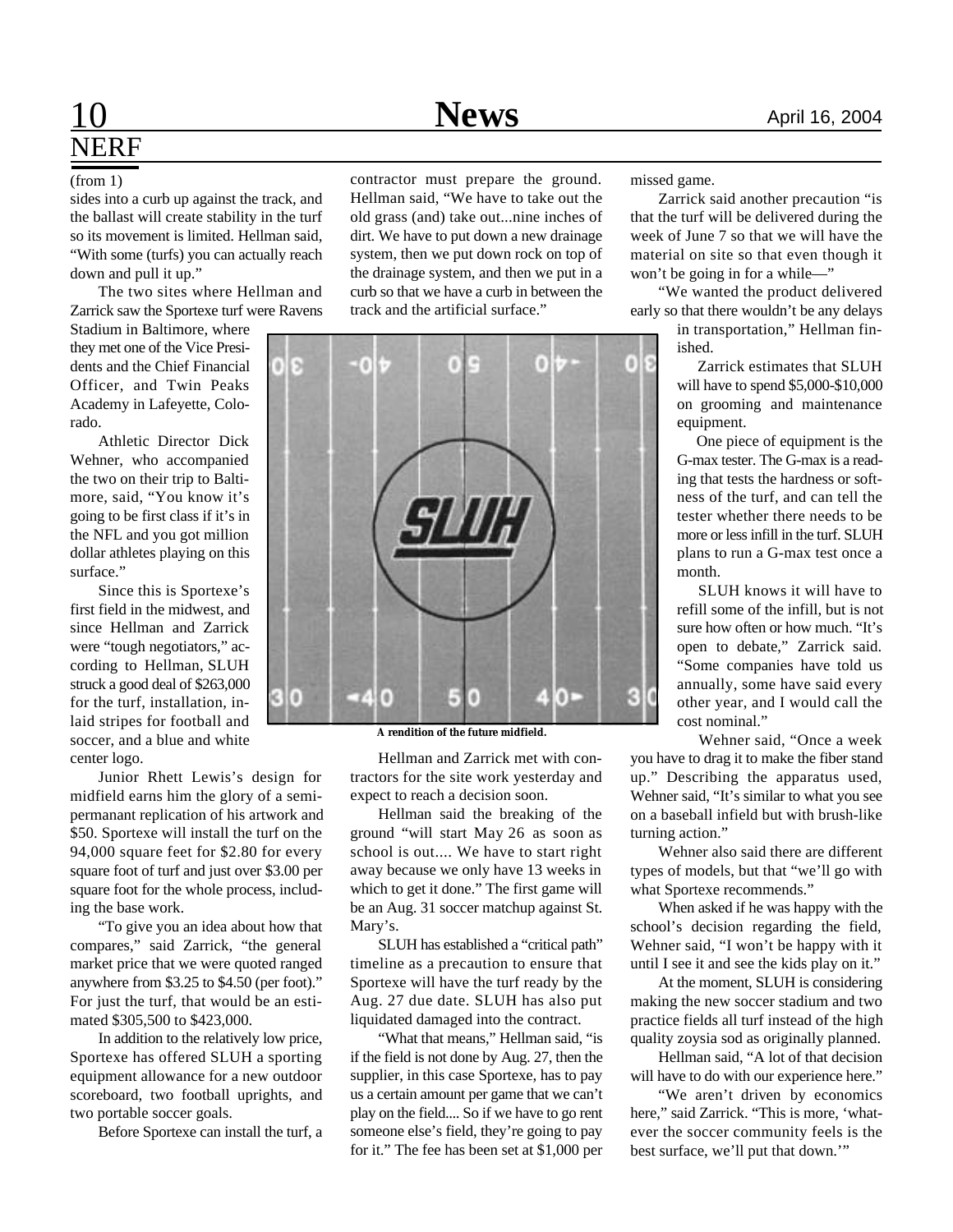### **JESUITS**

#### (from 1)

ter of the schools by having programs for the faculty members and the board members to help them develop their vision of the school." In other words, the faculty and board development programs help to get new faculty incorporated into the Jesuit learning style and have them maintain that unique style of teaching throughout their careers.

Meuler is the former principal of Marquette High School, a Jesuit school in Milwaukee, Wisconsin.

While at SLUH, Meuler talked to a group of students in the STUCO room. In this discussion, students talked about their view of the faculty, both in a teaching and personal sense, their thoughts on retreats for both students and faculty, and the student–faculty and student–administration relationships.

Meuler also met with President Paul Sheridan, S.J., to discuss the formation of the Board of Trustees, and conversed with Assistant Principal for Staff Development Art Zinselmeyer, who was the previous Coordinator of Projects for the two provinces.

In addition, Meuler met with several

### OBI

### (from 2)

sophomores two African works: *Things Fall Apart* and Athol Fugard's play *"Master Harold"…and the boys*. According to Callon, Nwakanma said that Achebe and Fugard were "'two of the three most respected writers in the whole continent of Africa."

In addition to casual chats, Callon mentioned that on one occasion the two stayed up into the night talking about *Things Fall Apart*.

Nwakanma had much to say about *Things Fall Apart*. He explained his personal interest for the "Nigerian classic" by saying that it is simply "a story about a world that I'm familiar with."

Nwakanma was thankful for his invitation to SLUH and concluded, "I think it's a good thing to expose students to these cultures, especially the ones that we don't understand or have not quite been exposed to."

faculty members about their view of the school, their part in the students' spiritual formation, and what they think about their own spiritual formation and what else could be done to enhance the spiritual development of the faculty. Meuler also walked around the school and informally chatted with a few students to try to get a sense of the school.

Many things can come out of Meuler's visit. "We will continue some programs we have already started. There is a program of working with new teachers in Jesuit schools, initiating them to understanding Jesuit education and giving them some experience of the spirituality of Ignatius. That culminates with a retreat in early February where all of the new teachers in the ten high schools gather," said Meuler. "There is also a retreat for veteran teachers that we will continue. We have done one a year, but we will do two a year next year."

"Veteran" faculty members are those that have taught at a school for at least fifteen years.

New teachers presently go through the New Ignatian Educator Program in addition to the retreats with other Jesuit schools. Ralph Huse, S.J., the school chaplain, in addition to Zinselmeyer, meet with the new faculty often during the year.

### ASBESTOS

#### (from 2)

lioma, and lung cancer.

Asbestos can either be repaired or removed. Repairing asbestos often consists of applying a sealant to it to prevent asbestos particles from escaping into the air. Removal is typically a last resort, as it further disturbs the asbestos.

According to Zarrick, SLUH will not have to pay a lot for the work because of the connection to  $J & S$  through McAuliffe. "It's going to be very minimal," Zarrick said.

Zarrick said that the extent of the work was also minimal. McAuliffe confirmed that the problem was very small. "You guys are in great shape," McAuliffe said. According to Zarrick, approximately 90 percent of the asbestos on campus has been abated.

They discuss Jesuit education, procedures at SLUH, and the well being of the teachers in general. The new faculty also have a two-day orientation program in August before school starts.

Principal Mary Schenkenberg said, "I think the two annual retreats that the faculty take have been excellent since I came, and I have been very impressed with the authentic spirituality that is present in those retreats and the coming together of faculty."

While this is true, Zinselmeyer thinks some changes can be made, "What I'd like to see, and I think that (Meuler) does too, is somehow to get more communication between teachers in the different schools. For example, the math teachers at Regis in Denver would have some contact with the math teachers at SLUH, so there could be a sharing of ideas,"

Also, the High School Leadership Group, which presently includes each of the ten high schools' president, principal, Chair of the Board of Trustees, and Jesuit superior, meets twice a year.

The High School Leadership Group "is an opportunity for the individual schools to present what they're doing to the other schools in the provinces," said Schenkenberg.

The meetings also allow for all presidents, principals, Jesuit Superiors, and Board Chairs to meet and discuss concerns common to their specific resposibilities.

The next High School Leadership Group Meeting will be hosted by SLUH this upcoming October.

Tom Cummings, S.J., is SLUH's Jesuit Superior, and John Wunderlich is SLUH's Board of Trustees Chair.

Meuler visits all ten Jesuit high schools in the Missouri and Wisconsin Provinces, which gives him the chance to discuss similar issues to be discussed in the context of each school.

Meuler said that Jesuit high schools need to "train and develop the lay faculty and administrators to so fully understand Jesuit education that it continues to be a Jesuit school even if there were no Jesuits there."